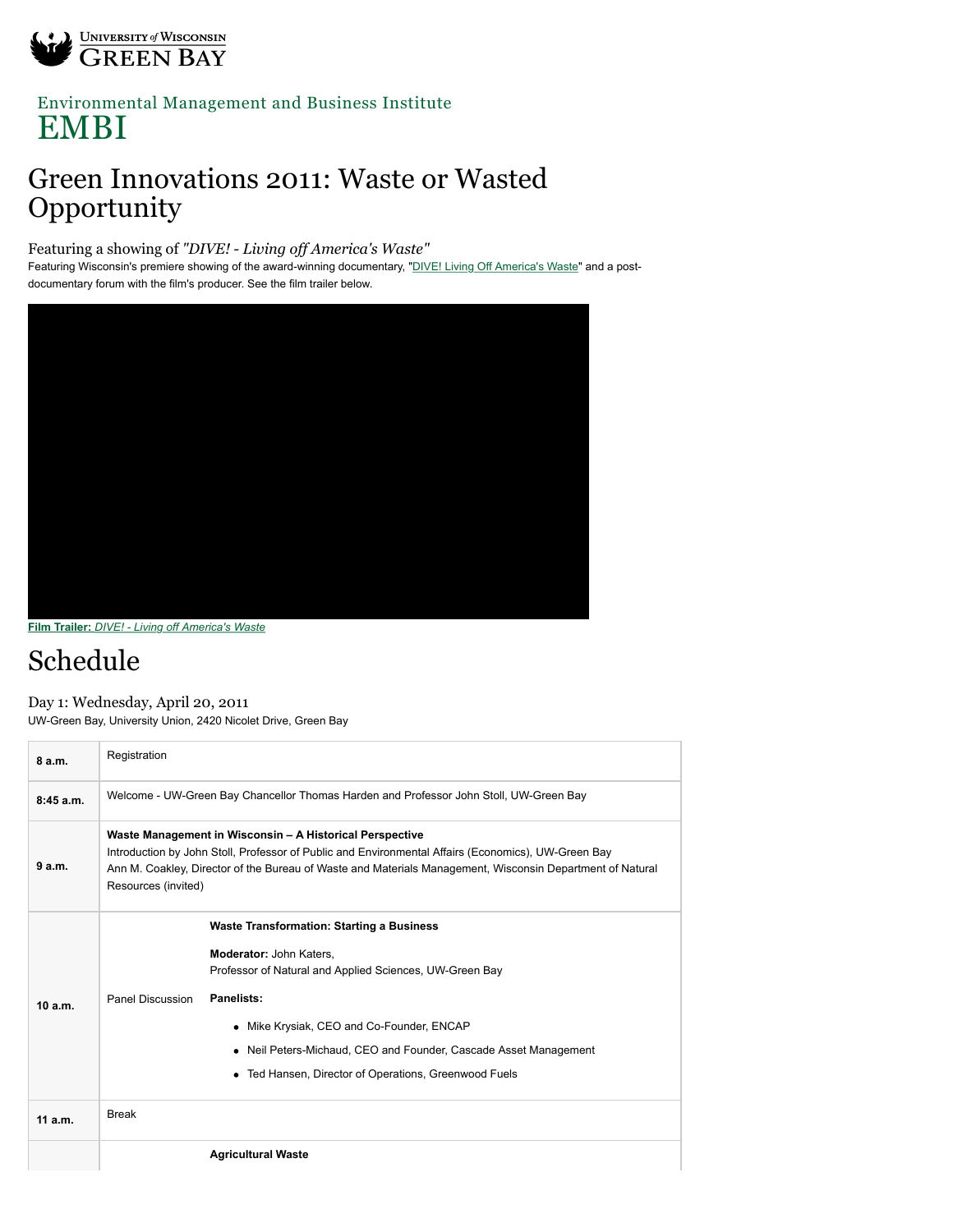| $11:15$ a.m.         | 1<br><b>Breakout</b><br>2<br>Sessions<br>3                                                                                                                                                                                                                                                                                                                    | <b>Moderator:</b> Kevin Fermanich,<br>Professor of Natural and Applied Sciences, UW-Green Bay<br>Track<br>• Gary Radloff, Policy Director, Wisconsin Bioenergy Initiative (WBI), UW-Madison<br>• John Welch, Recycling Manager, Dane County<br><b>Industrial Waste</b><br><b>Moderator:</b> Lucy Arendt,<br>Professor, Cofrin School of Business, UW-Green Bay<br>Track<br>• Dan Roddan, Waste Management<br>Download presentation file (pdf)<br>• Jeff Guenther, Environmental Manager, Marquis Yachts<br>Download presentation file (pdf)<br>Municipal / Institutional Waste<br><b>Moderator:</b> David Radosevich,<br>Professor, Cofrin School of Business, UW-Green Bay<br>Track<br>• Chuck Larscheid, Port and Solid Waste Director, Brown County<br>• Tom Sigmund, Executive Director, Green Bay Metropolitan Sewerage District<br>• Nadeem Afghan, COO, BIOFerm Energy Systems |  |
|----------------------|---------------------------------------------------------------------------------------------------------------------------------------------------------------------------------------------------------------------------------------------------------------------------------------------------------------------------------------------------------------|---------------------------------------------------------------------------------------------------------------------------------------------------------------------------------------------------------------------------------------------------------------------------------------------------------------------------------------------------------------------------------------------------------------------------------------------------------------------------------------------------------------------------------------------------------------------------------------------------------------------------------------------------------------------------------------------------------------------------------------------------------------------------------------------------------------------------------------------------------------------------------------|--|
|                      | Lunch                                                                                                                                                                                                                                                                                                                                                         |                                                                                                                                                                                                                                                                                                                                                                                                                                                                                                                                                                                                                                                                                                                                                                                                                                                                                       |  |
| 12:30 p.m.           | Aaron Popkey, Assistant Director of Public Relations/Corporate Communications, Green Bay Packers<br>• Earth Caretaker Award - 2011 Recipient: Paul Wozniak                                                                                                                                                                                                    |                                                                                                                                                                                                                                                                                                                                                                                                                                                                                                                                                                                                                                                                                                                                                                                                                                                                                       |  |
| 2 p.m.               | 1<br><b>Breakout</b><br>Sessions<br>2                                                                                                                                                                                                                                                                                                                         | Internships: How Can They Help Your Company Deal with Waste?<br><b>Moderator:</b> Steve Brachman,<br>Solid and Hazardous Waste Specialist, Solid and Hazardous Waste Education Center<br>(SHWEC)<br>Track<br>• John Arendt, UW-Green Bay Graduate Student and Aurora BayCare<br>Tony Rieth, UW-Green Bay Graduate Student and Skipper Buds<br>• Steve Teclaw, UW-Green Bay Senior and Tosca Ltd.<br><b>Emerging Waste Issues and Tools for Business and Industry</b><br>Moderator: John Katers,<br>Professor of Natural and Applied Sciences, UW-Green Bay<br>Track<br>• Jonathon Rivin, Solid and Hazardous Waste Specialist, Solid and Hazardous Waste<br>Education Center (SHWEC)<br>• Victoria Arnold, Marketing Specialist, WasteCap Resource Solutions                                                                                                                          |  |
| 3 p.m.               | <b>Break</b>                                                                                                                                                                                                                                                                                                                                                  |                                                                                                                                                                                                                                                                                                                                                                                                                                                                                                                                                                                                                                                                                                                                                                                                                                                                                       |  |
| 3:15 p.m             | What Does Your Waste Say About Your Company?<br><b>Moderator:</b> John Stoll, Professor of Public and Environmental Affairs (Economics), UW-Green Bay<br>Panelist:<br>• Mike Kraft, Professor of Public and Environmental Affairs (Political Science), UW-Green Bay<br>• Mike Lizotte, Director of Sustainability, UW-Oshkosh                                 |                                                                                                                                                                                                                                                                                                                                                                                                                                                                                                                                                                                                                                                                                                                                                                                                                                                                                       |  |
| $4:15 -$<br>4:45 p.m | <b>Wisconsin Idea Discussion</b>                                                                                                                                                                                                                                                                                                                              |                                                                                                                                                                                                                                                                                                                                                                                                                                                                                                                                                                                                                                                                                                                                                                                                                                                                                       |  |
|                      | DIVE! the film - Living Off America's Waste<br>This event will include Wisconsin's premiere showing of DIVE! the film followed by a question and answer session<br>with the film's director, Jeremy Seifert. (Learn more about the film at http://www.divethefilm.com/) A panel<br>discussion will highlight local food initiatives that are being developed. |                                                                                                                                                                                                                                                                                                                                                                                                                                                                                                                                                                                                                                                                                                                                                                                                                                                                                       |  |